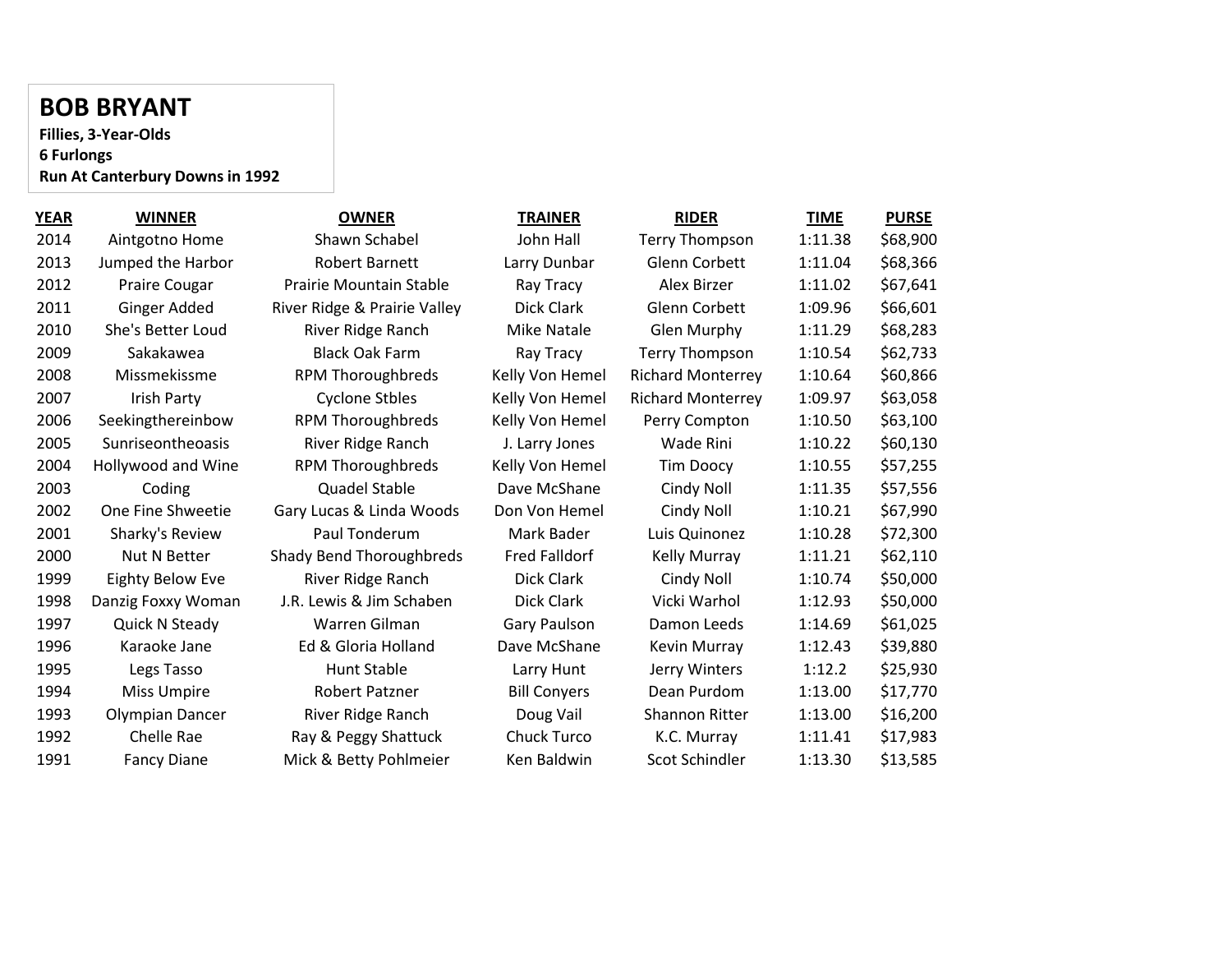## **CYCLONES HANDICAP**

**Colts & Geldings, 3-Year-Olds & Up Mile + 1/16**

| <b>WINNER</b>         | <b>OWNER</b>                               | <b>TRAINER</b>  | <b>RIDER</b>         | <b>TIME</b> | <b>PURSE</b> |
|-----------------------|--------------------------------------------|-----------------|----------------------|-------------|--------------|
| Zeki                  | James Leech                                | Jon Arnett      | Shane Laviolette     | 1:44.56     | \$84,000     |
| Ice Hockey            | Maggi Moss                                 | Chris Richard   | Isreal Ocampo        | 1:45.06     | \$75,000     |
| Cainam                | James Leech                                | Lynn Chleborad  | <b>Glenn Corbett</b> | 1:45.45     | \$75,000     |
| Cainam                | James Leech                                | Lynn Chleborad  | Glenn Corbett        | 1:44.41     | \$75,000     |
| Kate's Main Man       | Randy Patterson                            | Randy Morse     | Alex Birzer          | 1:42.84     | \$75,000     |
| Red Hot N Gold        | <b>RPM Thoroughbreds</b>                   | Kelly Von Hemel | Terry Thompson       | 1:43.05     | \$70,000     |
| Red Hot N Gold        | <b>RPM Thoroughbreds</b>                   | Kelly Von Hemel | Terry Thompson       | 1:42.87     | \$70,000     |
| Sur Sandpit           | American Thoroughbred Stable               | Suzanne Evans   | Alex Jiminez         | 1:43.71     | \$70,000     |
| King Freddie          | James Hobbs                                | Doug Anderson   | Tim Doocy            | 1:43.31     | \$70,000     |
| <b>Scooter Rains</b>  | Jerry Comstock                             | Lynn Chleborad  | Perry Compton        | 1:42.97     | \$70,000     |
| Rubianos Image        | Rockin River Ranch and James & Phyllis Fox | James Arnett    | Luis Ranilla         | 1:43.01     | \$70,000     |
| Take Me Up            | Sandra Rasmussen                           | Paul Pearson    | Luis Quinonez        | 1:44.06     | \$70,000     |
| Cowboy Stuff          | Don Von Hemel & Shelly Bates               | Don Von Hemel   | Luis Quinonez        | 1:43.44     | \$76,930     |
| Elodare               | Holm Thoroughbred Co.                      | Don Von Hemel   | Glenn Corbett        | 1:45.16     | \$79,900     |
| Sure Shot Biscuit     | Okoboji Racing Stable                      | Kelly Von Hemel | Terry Thompson       | 1:44.45     | \$79,800     |
| Sure Shot Biscuit     | Okoboji Racing Stable                      | Don Von Hemel   | Glen Murphy          | 1:44.44     | \$50,000     |
| <b>Roselle Native</b> | Bader Farms/Double K/Rorick                | Mark Bader      | Cindy Noll           | 1:44.16     | \$54,500     |
|                       |                                            |                 |                      |             |              |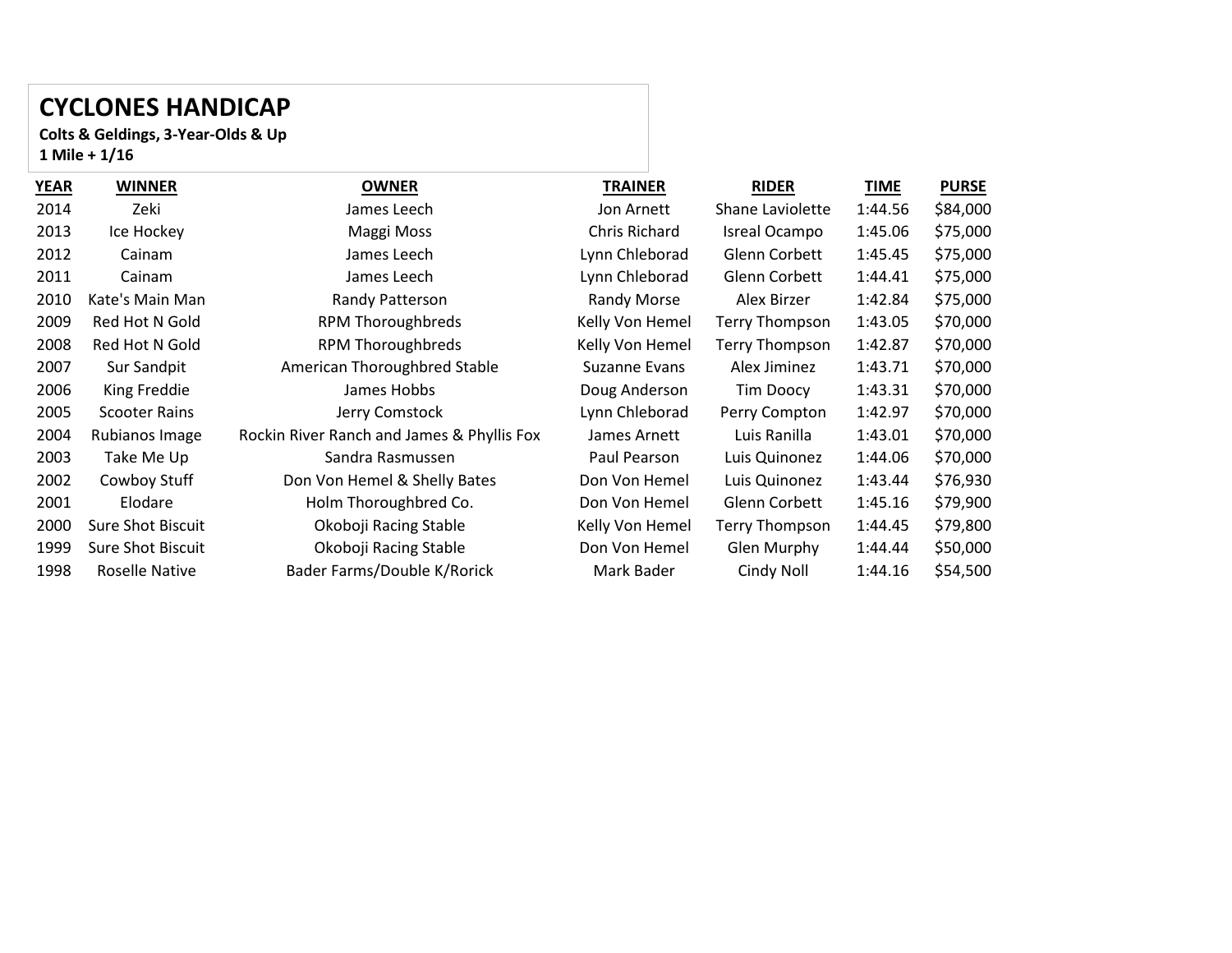## **DAN JOHNSON MEMORIAL SPRINT**

**3-Year-Olds & Up 6 Furlongs IOWA CLASSIC SERIES**

| YEAR | <b>WINNER</b>    | <b>OWNER</b>        | <b>TRAINER</b>  | <b>RIDER</b>          | <b>PURSE</b><br><b>TIME</b> |  |
|------|------------------|---------------------|-----------------|-----------------------|-----------------------------|--|
| 2014 | Shock Hazard     | Mueller & Hobbs     | Jon Arnett      | Ken Tohill            | 1:09.44 \$78,325            |  |
| 2013 | You Funny Man    | River Ridge Ranch   | Chris Richard   | Floyd Wethey, Jr.     | 1:11.41 \$77,150            |  |
| 2012 | Creso Direct Hit | Maggi Moss          | Chris Richard   | <b>Terry Thompson</b> | 1:09.85 \$77,575            |  |
| 2011 | Mutti Blues      | Umbrella Stables    | Chris Richard   | Israel Ocampo         | 1:09.72 \$66,300            |  |
| 2010 | Wild L           | Prairie Valley Farm | Kelly Von Hemel | Glenn Corbett         | 1:09.14 \$67,650            |  |
| 2009 | Crimson King Cat | Crimson King Farm   | Kelly Von Hemel | Perry Compton         | 1:09.38 \$50,000            |  |
| 2008 | Crimson King Cat | Crimson King Farm   | Kelly Von Hemel | Perry Compton         | 1:09.37 \$53,500            |  |
| 2007 | Wild L           | Prairie Valley Farm | Dick Clark      | Glenn Corbett         | 1:08.97 \$52,900            |  |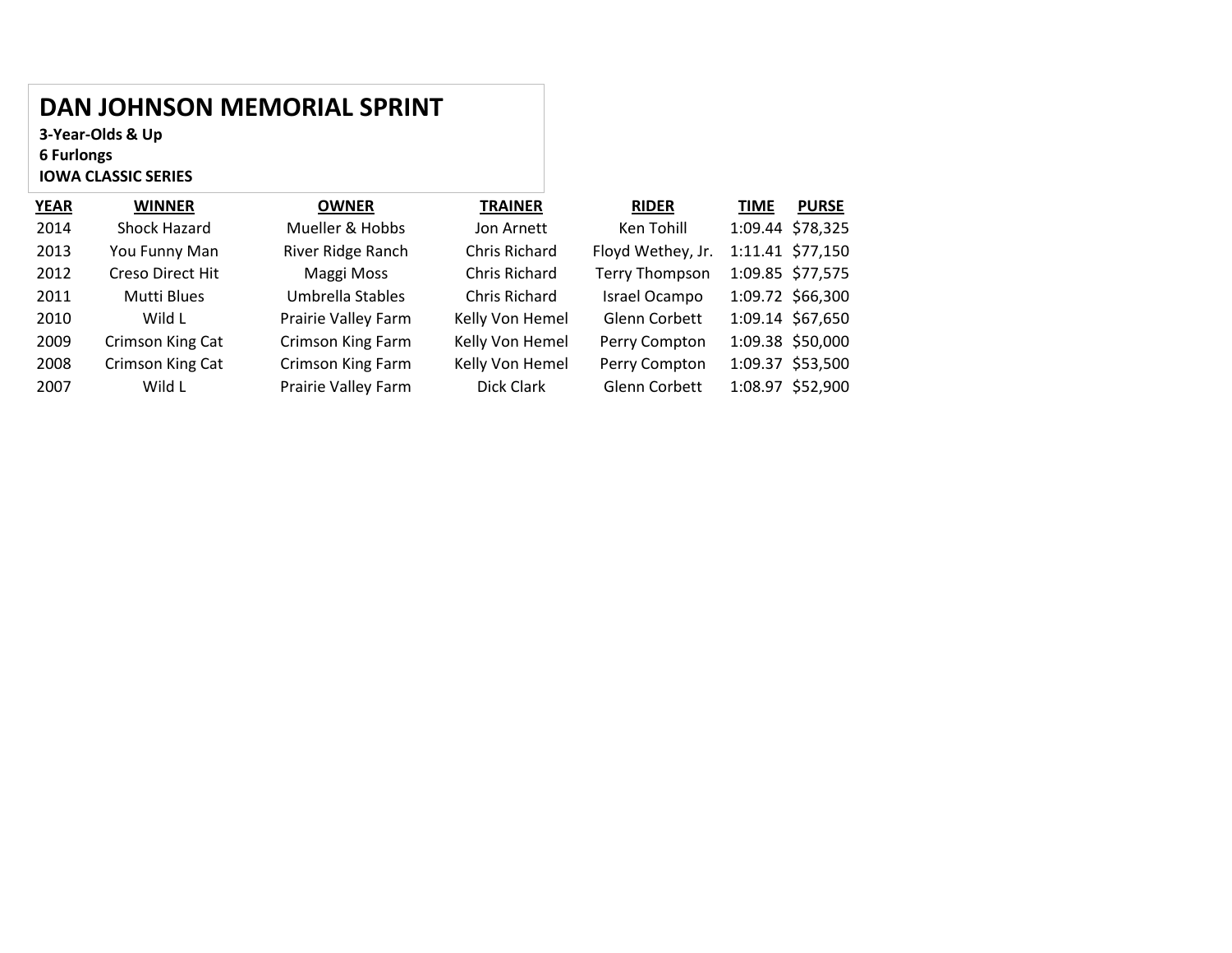#### **DONNA REED**

**Fillies & Mares, 4-Year-Olds & Up Mile + 70 Series IOWA CLASSIC SERIES First run in 1989 at Six Furlongs. Not run from 1990-1992. Run at One Mile & Seventy Yards since 1993.**

| <b>YEAR</b> | <b>WINNER</b>           | <b>OWNER</b>               | <b>TRAINER</b>       | <b>RIDER</b>          | <b>TIME</b> |    | <b>PURSE</b> |
|-------------|-------------------------|----------------------------|----------------------|-----------------------|-------------|----|--------------|
| 2014        | <b>Sumting Wong</b>     | Shady Bend Thoroughbreds   | Doug Anderson        | David Mello           | 01:43.1     |    | 95725        |
| 2013        | Jokes N Jazz            | Robson Thoroughbreds       | Chris Hartman        | Ken Tohill            | 1:47.24     | \$ | 97,000       |
| 2012        | Someplace Else          | <b>Prairie Lane Farms</b>  | Kelly Von Hemel      | <b>Terry Thompson</b> | 1:42.11     | \$ | 93,925       |
| 2011        | LD's Shes Special       | Larry Dunbar               | Larry Dunbar         | Glenn Corbett         | 1:45.19     | \$ | 99,550       |
| 2010        | Go Milan Go             | Gessmann & Albaugh Family  | Kelly Von Hemel      | <b>Terry Thompson</b> | 1:43.70     |    | \$100,300    |
| 2009        | Beyond The Reach        | James Leech                | Lynn Chleborad       | Alex Birzer           | 1:42.33     | \$ | 86,300       |
| 2008        | Elite Lady              | River Ridge Ranch          | Dick Clark           | <b>Tim Doocy</b>      | 1:42.77     | \$ | 82,124       |
| 2007        | Camela Carson           | <b>RPM Thoroughbreds</b>   | Kelly Von Hemel      | Perry Compton         | 1:41.22     | \$ | 80,600       |
| 2006        | Elite Lady              | River Ridge Ranch          | Dick Clark           | Alex Birzer           | 1:42.30     | \$ | 79,200       |
| 2005        | <b>Gamblers Passion</b> | <b>Gene Nazworthy</b>      | Gene Jacquot         | Mike Allen            | 1:43.39     | \$ | 79,200       |
| 2004        | <b>Switch Lanes</b>     | Maggi Moss                 | Dick Clark           | Glenn Corbett         | 1:41.99     | \$ | 78,600       |
| 2003        | Sharky's Review         | Paul Tonderum              | Mark Bader           | Luis Quinonez         | 1:43.59     | \$ | 79,800       |
| 2002        | Sharky's Review         | Paul Tonderum              | Mark Bader           | Luis Quinonez         | 1:43.15     | \$ | 81,600       |
| 2001        | Sumthintotalkabout      | <b>Equal Justice Acres</b> | Steve Hobby          | Cindy Noll            | 1:42.08     | S  | 78,600       |
| 2000        | Lady Tamworth           | <b>Rick Olson</b>          | James Arnett         | Cindy Noll            | 1:46.55     | S. | 74,500       |
| 1999        | Lady Tamworth           | <b>Rick Olson</b>          | James Arnett         | Don Howard            | 1:45.18     | \$ | 65,000       |
| 1998        | Caylen's Promise        | Jacqueline Dean Judge      | Lynn Adams           | Paul Nolan            | 1:46.93     | \$ | 66,000       |
| 1997        | Vaguely Who             | River Ridge Ranch          | Dick Clark           | Vicki Warhol          | 1:41.71     | \$ | 60,000       |
| 1996        | <b>Stalker Mistress</b> | Joy Kirkpatrick            | Gary Paulson         | <b>Kelly Murray</b>   | 1:43.46     | \$ | 49,550       |
| 1995        | Lady Syndahl            | <b>Steve Simoff</b>        | <b>Steve Simoff</b>  | Jason Eads            | 1:40.60     | \$ | 39,550       |
| 1994        | <b>Medical History</b>  | <b>Ruth Schaben</b>        | <b>Suzanne Evans</b> | Vicki Warhol          | 1:40.60     | S  | 11,600       |
| 1993        | Lady Badria             | River Ridge Ranch          | Doug Vail            | <b>Shannon Ritter</b> | 1:41.00     | S  | 16,200       |
| 1989        | E. Hawk E.              | J & M Racing               | Glenn Howden         | Chris Martin          | 1:16.80     | \$ | 20,825       |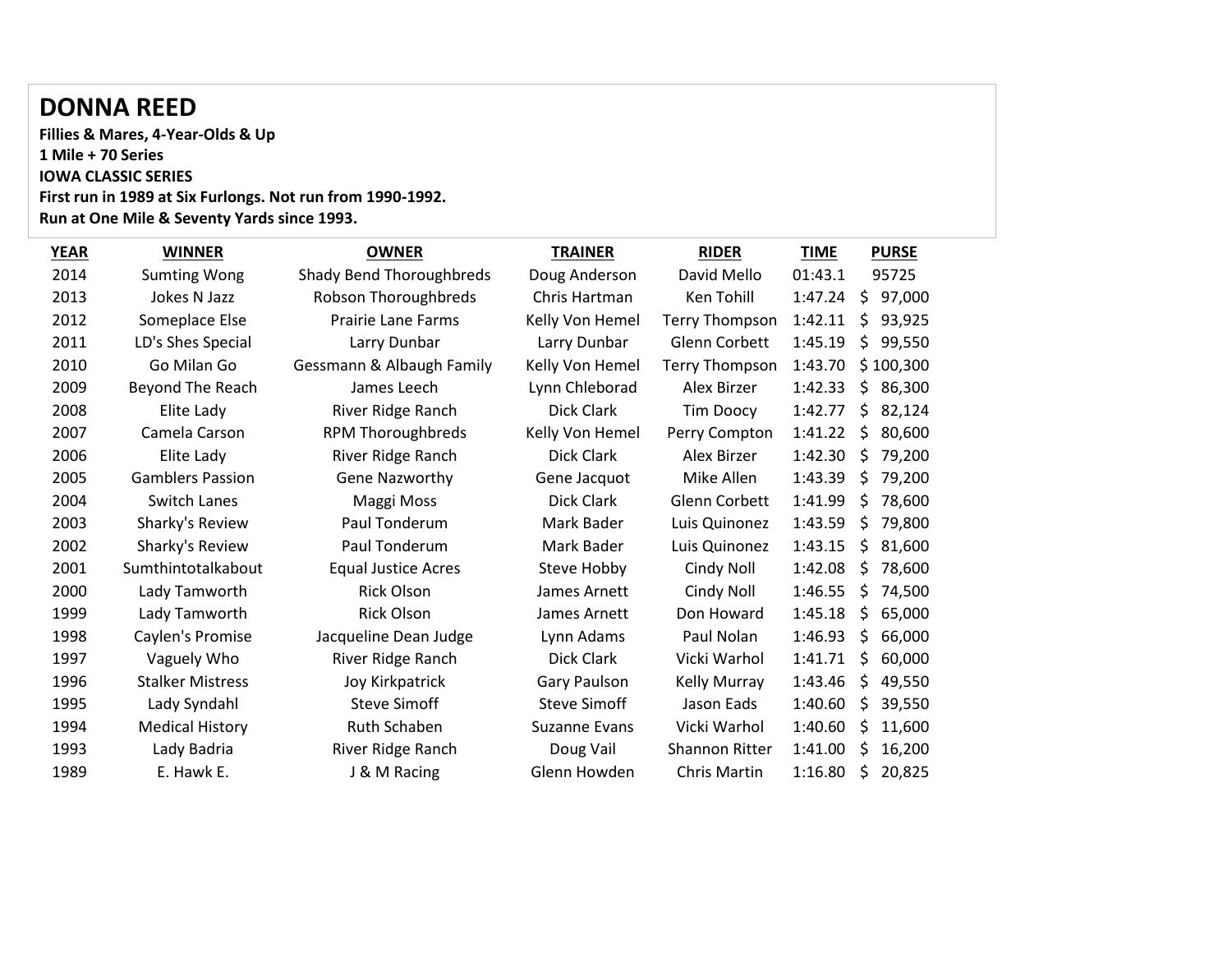# **GRAY'S LAKE**

**Colts & Geldings, 3-Year-Olds 6 Furlongs Run at Canterbury Downs in 1992**

| <b>WINNER</b>            | <b>OWNER</b>                  | <b>TRAINER</b>       | <b>RIDER</b>          | <b>TIME</b> | <b>PURSE</b> |
|--------------------------|-------------------------------|----------------------|-----------------------|-------------|--------------|
| Shock Hazard             | Mueller & Hobbs               | Jon Arnett           | Ken Tohill            | 1:10.34     | \$68,383     |
| <b>Wolf Pack Jack</b>    | <b>Black Oak Farm</b>         | Ray Tracy, Jr.       | David Mello           | 1:10.33     | \$68,650     |
| Freeze Your Kela         | River Ridge Ranch             | Chris Richard        | <b>Terry Thompson</b> | 1:10.44     | \$68,633     |
| <b>Dynamic Within</b>    | <b>Hunt Stables</b>           | Larry Hunt           | Alex Birzer           | 1:10.89     | \$67,650     |
| Cainam                   | James Leech                   | Lynn Chleborad       | Glenn Corbett         | 1:10.59     | \$64,925     |
| Karl's Speed Demon       | River Ridge Ranch             | <b>Mike Natale</b>   | Israel Ocampo         | 1:09.93     | \$60,666     |
| Sharkiowa                | Octavian Vasilescu            | Norm Ashauer         | <b>Terry Thompson</b> | 1:10.10     | \$59,241     |
| Crimson King Cat         | <b>Crimson King Farm</b>      | Kelly Von Hemel      | Perry Compton         | 1:09.85     | \$62,767     |
| Wild L                   | Prairie Valley Farm           | Dick Clark           | <b>Glenn Corbett</b>  | 1:10.41     | \$63,500     |
| Will E Scat              | John Mlnarik                  | Kelly Von Hemel      | Cindy Noll            | 1:09.81     | \$58,330     |
| Wild Wild West           | <b>William Hobbs</b>          | Kelly Von Hemel      | <b>Tim Doocy</b>      | 1:09.68     | \$57,123     |
| <b>Billy Idel</b>        | <b>RPM Thoroughbreds</b>      | Kelly Von Hemel      | Ken Shino             | 1:11.77     | \$59,950     |
| Cowboy Stuff             | Don Von Hemel & Shelly Bates  | Don Von Hemel        | <b>Terry Thompson</b> | 1:09.49     | \$66,823     |
| Le Numerous              | River Ridge Ranch             | Paul Pearson         | Dale Baze             | 1:09.96     | \$71,533     |
| Beau's Ghost             | James Barney                  | David Anderson       | Perry Compton         | 1:09.85     | \$59,620     |
| <b>Sure Shot Biscuit</b> | Okoboji Racing Stables        | Don Von Hemel        | Glen Murphy           | 1:09.89     | \$50,000     |
| Awesome Breeze           | Bader Farms/Double K/Tonderum | Mark Bader           | Kelly Murray          | 1:11.93     | \$50,000     |
| Fleet Flyer              | Okoboji Racing Stables        | Kelly Von Hemel      | R.D. Williams         | 1:12.26     | \$62,040     |
| Rip Up                   | Merle Strelow                 | Dave McShane         | Roger Gomez           | 1:12.54     | \$41,102     |
| Charlie's Orphan         | <b>Chuck Yetter</b>           | John Hall            | Lisa Gauch            | 1:12.60     | \$27,258     |
| Barroom Buddy            | Ed & Gloria Holland           | Dave McShane         | David Essman          | 1:12.60     | \$15,451     |
| Lee J's                  | L.E. Folger                   | L.E. Folger          | David Frazier         | 1:11.80     | \$16,200     |
| The Suspect              | James Bader                   | Mark Bader           | Scot Schindler        | 1.11.92     | \$13,530     |
| T.J.'s Stalker           | Carroll Konecne & Tim Stalker | <b>Suzanne Evans</b> | Vicki Warhol          | 1:12.10     | \$11,954     |
|                          |                               |                      |                       |             |              |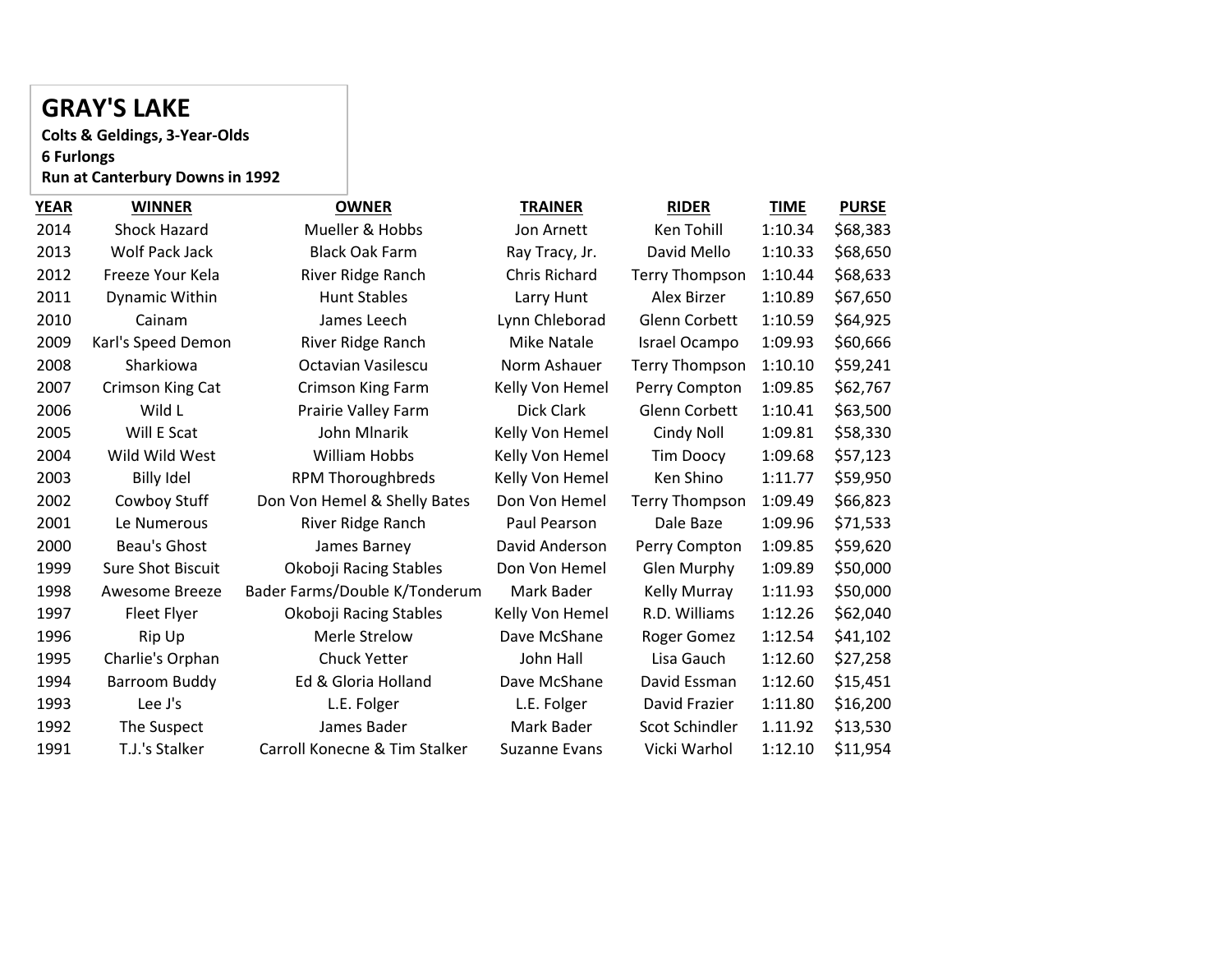#### **HAWKEYES HANDICAP**

**Fillies & Mares, 3-Year-Olds & Up**

| <b>YEAR</b> | <b>WINNER</b>           | <b>OWNER</b>              | <b>TRAINER</b>       | <b>RIDER</b>          | <b>TIME</b> | <b>PURSE</b> |
|-------------|-------------------------|---------------------------|----------------------|-----------------------|-------------|--------------|
| 2014        | Queen Lilly Kay         | Five One Five O Stables   | Kelly Von Hemel      | Glenn Corbett         | 1:45.99     | \$75,000     |
| 2013        | Queen Lilly Kay         | Five One Five O Stables   | Kelly Von Hemel      | Glenn Corbett         | 1:45.11     | \$75,000     |
| 2012        | Bella Road              | <b>Black Oak Farm</b>     | Ray Tracy            | Ken Tohill            | 1:46.06     | \$75,000     |
| 2011        | Go Milan Go             | Gessmann & Albaugh Family | Kelly Von Hemel      | <b>Terry Thompson</b> | 1:47.52     | \$73,500     |
| 2010        | L.D.'s Shes Special     | Larry Dunbar              | Larry Dunbar         | Perry Compton         | 1:45.56     | \$75,000     |
| 2009        | L.D.'s Shes Special     | Larry Dunbar              | Larry Dunbar         | Tim Doocy             | 1:44.20     | \$70,000     |
| 2008        | Beyond the Reach        | Linda Leech               | Jeff Barkley         | Carlos Montalvo       | 1:44.02     | \$70,000     |
| 2007        | Camela Carson           | <b>RPM Thoroughbreds</b>  | Kelly Von Hemel      | Perry Compton         | 1:43.76     | \$68,600     |
| 2006        | Switch Lanes            | Maggi Moss                | Dick Clark           | <b>Glenn Corbett</b>  | 1:43.91     | \$70,000     |
| 2005        | <b>Gamblers Passion</b> | <b>Gene Nazworthy</b>     | Gene Jacquot         | Mike Allen            | 1:44.21     | \$70,000     |
| 2004        | Sharky's Review         | Paul Tonderum             | Mark Bader           | Perry Compton         | 1:45.62     | \$69,300     |
| 2003        | Sharky's Review         | Paul Tonderum             | Mark Bader           | Luis Quinonez         | 1:43.55     | \$68,600     |
| 2002        | Sharky's Review         | Paul Tonderum             | Mark Bader           | Luis Quinonez         | 1:44.35     | \$79,900     |
| 2001        | Sharky Bono             | <b>Black Star</b>         | <b>Terry Garrett</b> | Greg Schafer          | 1:45.85     | \$80,600     |
| 2000        | Eighty Below Eve        | River Ridge Ranch         | Dick Clark           | Glenn Corbett         | 1:48.10     | \$79,800     |
| 1999        | Lady Tamworth           | <b>Rick Olson</b>         | James Arnett         | Don Howard            | 1:45.95     | \$50,000     |
| 1998        | Vaguely Who             | River Ridge Ranch         | Dick Clark           | Vicki Warhol          | 1:43.11     | \$50,000     |
|             |                         |                           |                      |                       |             |              |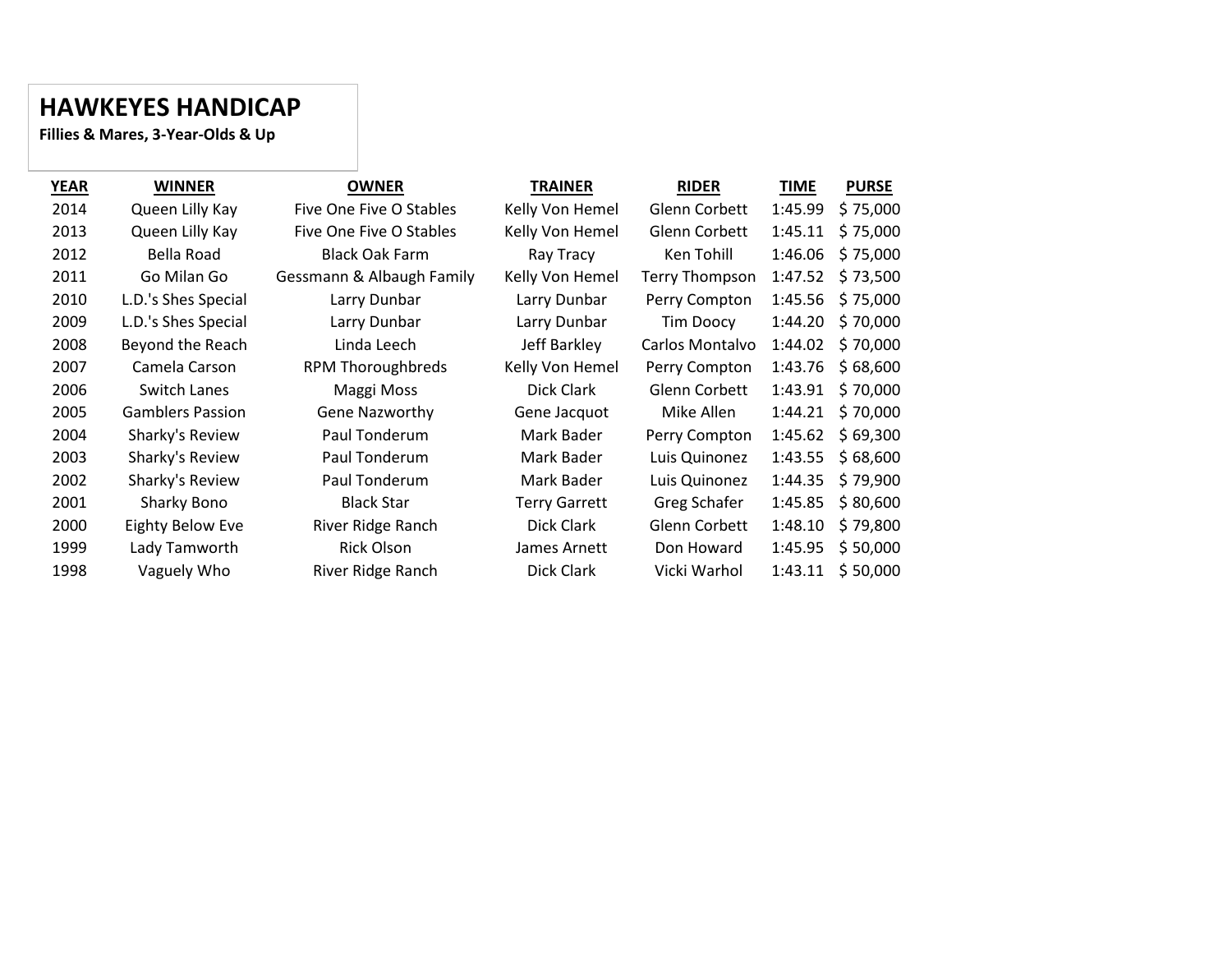### **IOWA BREEDERS' DERBY**

**Colts & Geldings, 3-Year-Olds 1 Mile + 1/16 IOWA CLASSIC SERIES**

| <b>YEAR</b> | <b>WINNER</b>            | <b>OWNER</b>                    | <b>TRAINER</b>       | <b>RIDER</b>          | <b>TIME</b> | <b>PURSE</b> |
|-------------|--------------------------|---------------------------------|----------------------|-----------------------|-------------|--------------|
| 2014        | Whisper to Curlin        | <b>Albaugh Family Stable</b>    | Kelly Von Hemel      | Glenn Corbett         | 1:45.86     | \$91,808     |
| 2013        | Wolf Pack Jack           | <b>Black Oak Farm</b>           | Ray Tracy            | David Mello           | 1:44.23     | \$94,200     |
| 2012        | Hes Not You              | Maggi Moss                      | Chris Richard        | Israel Ocampo         | 1:44.23     | \$86,683     |
| 2011        | One Hundred Proof        | <b>Prairie Lane Farms</b>       | Kelly Von Hemel      | <b>Terry Thompson</b> | 1:46.51     | \$83,950     |
| 2010        | Cainam                   | James Leech                     | Lynn Chleborad       | Glenn Corbett         | 1:45.51     | \$87,125     |
| 2009        | Potanio                  | Paul Tonderum                   | <b>William Pogue</b> | Glenn Corbett         | 1:44.15     | \$77,266     |
| 2008        | Kate's Main Man          | Loretta McClintock              | <b>Tim Gleason</b>   | <b>Tim Doocy</b>      | 1:45.34     | \$76,950     |
| 2007        | Red Hot N Gold           | <b>RPM Thoroughbreds</b>        | Kelly Von Hemel      | <b>Terry Thompson</b> | 1:43.68     | \$73,566     |
| 2006        | Gilded Leader            | James & Phyllis Fox             | Dave McShane         | Alex Birzer           | 1:44.48     | \$73,500     |
| 2005        | <b>Count Rock</b>        | River Ridge Ranch               | James Arnett         | <b>Kelly Murray</b>   | 1:45.20     | \$73,930     |
| 2004        | Roarofvictory            | <b>Orion Stables</b>            | James McCoy          | James Lopez           | 1:43.05     | \$77,530     |
| 2003        | <b>Buzzle Ways</b>       | James McCoy                     | James McCoy          | Jason Eads            | 1:45.53     | \$74,580     |
| 2002        | Cowboy Stuff             | Don Von Hemel & Shelly Bates    | Don Von Hemel        | <b>Terry Thompson</b> | 1:44.20     | \$75,210     |
| 2001        | Who Devil Who            | Lloyd DeBruycker                | Ray Tracy            | <b>Terry Thompson</b> | 1:44.89     | \$74,733     |
| 2000        | Diamonice                | <b>Team Dream</b>               | Kelly Von Hemel      | Greg Schaefer         | 1:47.18     | \$70,220     |
| 1999        | <b>Sure Shot Biscuit</b> | Okoboji Racing Stable           | Don Von Hemel        | <b>Terry Thompson</b> | 1:45.13     | \$55,000     |
| 1998        | <b>Crescent Red</b>      | Dennis & Paula Olson            | Kelly Von Hemel      | Robert Lester         | 1:48.68     | \$70,130     |
| 1997        | Fleet Flyer              | Okoboji Racing Stable           | Kelly Von Hemel      | R.D. Williams         | 1:44.51     | \$63,700     |
| 1996        | <b>B</b> Baba Wink       | River Ridge Ranch               | Dick Clark           | David Essman          | 1:48.25     | \$37,157     |
| 1995        | Prince Aribia            | <b>Hunt Stables</b>             | Larry Hunt           | Perry Whetstone       | 1:43.40     | \$27,770     |
| 1994        | McStalker                | Carroll Konecne & Tim Stalker   | Suzanne Evans        | Vicki Warhol          | 1:47.40     | \$17,426     |
| 1993        | <b>Bay Cruiser</b>       | Jeff Krile & Gary Lucas         | <b>Suzanne Evans</b> | David Essman          | 1:44.20     | \$14,646     |
| 1992        | Hi Phillipe              | Snowbird Stable                 | Gene Ackerman        | Paul Nolan            | 1:48.97     | \$16,697     |
| 1991        | T.J.'s Stalker           | Carroll Konecne & Tim Stalker   | <b>Suzanne Evans</b> | Greg Schaefer         | 1:45.10     | \$16,535     |
| 1990        | Very Gran                | <b>Donald Downing</b>           | <b>Dick Clark</b>    | Glenn Lowry           | 1:45.6      | \$17,446     |
| 1989        | St. Illuminate           | <b>Black Hawk Racing Stable</b> | Mark Bader           | Wesley Ward           | 1:44.00     | \$34,658     |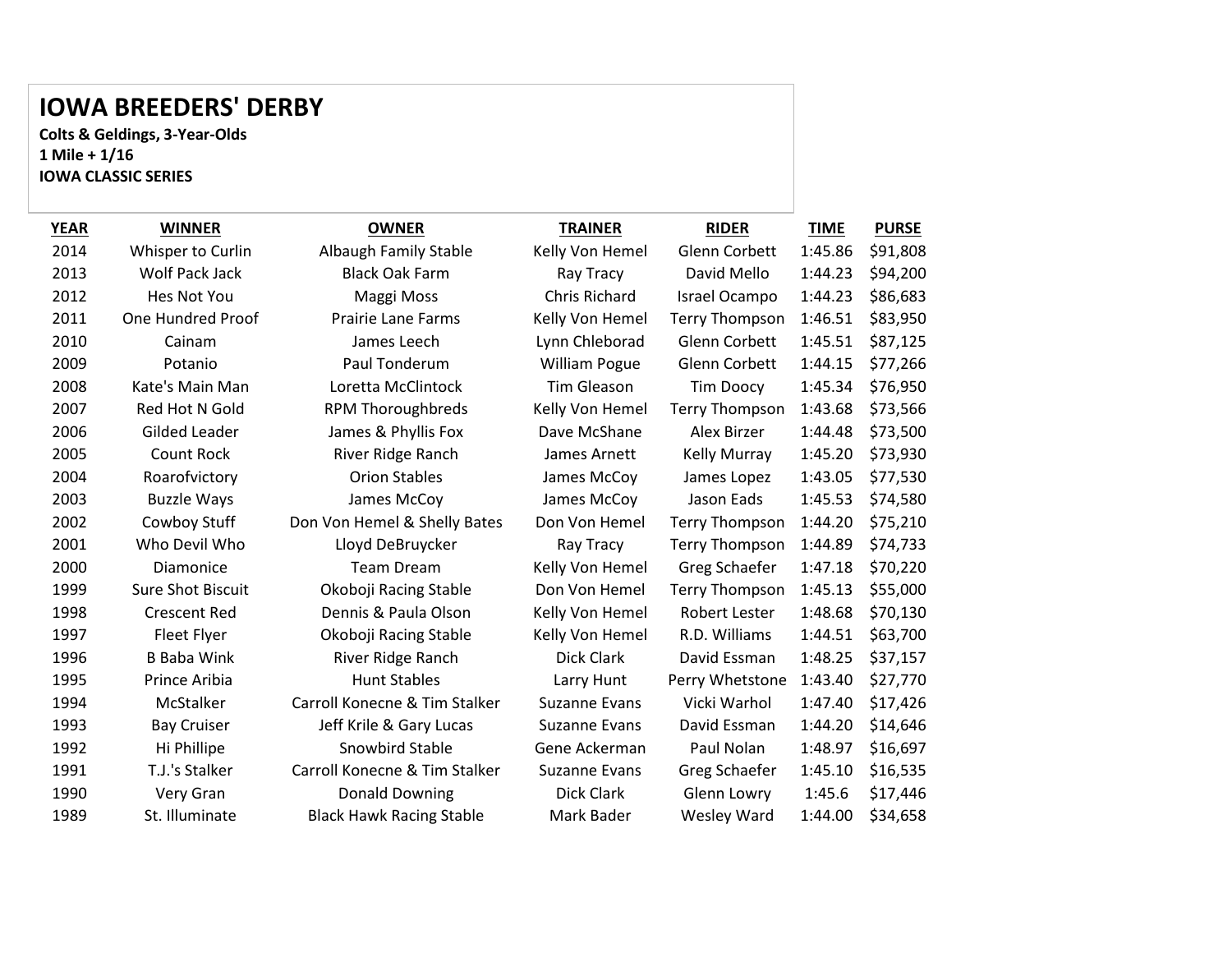#### **IOWA BREEDERS' OAKS**

**Fillies, 3-Year-Olds 1 Mile + 70 Yards IOWA CLASSIC SERIES**

| 014  | Corsierra              |
|------|------------------------|
| 2013 | <b>Sumting Wong</b>    |
| 2012 | <b>Jokes N Jazz</b>    |
| 1011 | Someplace Else         |
| 2010 | Abydos                 |
| :009 | Champagne Attitude     |
| 2008 | Good N Gold            |
| 2007 | Tejano's Oasis         |
| :006 | Dixie Kate             |
| :005 | Queansco               |
| :004 | This One For Abbey     |
| 2003 | Soup For Lunch         |
| .002 | Dazzling Crypto        |
| 001  | Sharky's Review        |
| 000  | Nut N Better           |
| .999 | Shaniowa               |
| .998 | Shardona               |
| .997 | Bon Ami                |
| .996 | Vaguely Who            |
| .995 | Our Gaggy              |
| .994 | Punkerdo               |
| .993 | <b>Medical History</b> |
| .992 | Giggles Up             |
| .991 | Chocolate Tuesday      |
| .990 | Sixmo                  |
|      |                        |

| YEAR | <b>WINNER</b>          | <b>OWNER</b>                    | <b>TRAINER</b>       | <b>RIDER</b>              | <b>TIME</b> | <b>PURSE</b>     |
|------|------------------------|---------------------------------|----------------------|---------------------------|-------------|------------------|
| 2014 | Corsierra              | Lloyd DeBruycker                | Ray Tracy, Jr        | Shane Laviolette          |             | 1:43.55 \$91,825 |
| 2013 | <b>Sumting Wong</b>    | Shady Bend Thoroughbreds        | Doug Anderson        | Floyd Wethey, Jr.         |             | 1:46.80 \$88,841 |
| 2012 | Jokes N Jazz           | Robson Thoroughbreds            | Chris Hartman        | <b>Terry Thompson</b>     |             | 1:42.90 \$83,941 |
| 2011 | Someplace Else         | <b>Prairie Lane Farms</b>       | Kelly Von Hemel      | Glen Murphy               |             | 1:43.28 \$81,462 |
| 2010 | Abydos                 | James Leech                     | Lynn Chleborad       | Alex Birzer               |             | 1:44.27 \$87,458 |
| 2009 | Champagne Attitude     | Lucas & Woods                   | <b>Thad Keller</b>   | <b>Terry Thompson</b>     |             | 1:43.49 \$77,787 |
| 2008 | Good N Gold            | Vernon Schmale                  | John Hall            | Alex Birzer               |             | 1:43.59 \$72,285 |
| 2007 | Tejano's Oasis         | River Ridge Ranch               | Dick Clark           | Glenn Corbett             |             | 1:41.99 \$73,058 |
| 2006 | Dixie Kate             | Jim Schaben                     | Judi Hicklin         | Carlos Montalvo           |             | 1:43.11 \$74,000 |
| 2005 | Queansco               | Dennis Hammersmith              | Tim Gleason          | Glenn Corbett             |             | 1:43.48 \$79,630 |
| 2004 | This One For Abbey     | Lloyd DeBruycker                | Ray Tracy, Jr        | Jason Eads                |             | 1:42.66 \$76,300 |
| 2003 | Soup For Lunch         | Sandra Rasmussen                | Paul Pearson         | Alex Birzer               |             | 1:45.96 \$73,350 |
| 2002 | Dazzling Crypto        | River Ridge Ranch               | Paul Pearson         | Luis Quinonez             |             | 1:42.81 \$76,370 |
| 2001 | Sharky's Review        | Paul Tonderum                   | Mark Bader           | Luis Quinonez             |             | 1:43.54 \$77,500 |
| 2000 | Nut N Better           | <b>Shady Bend Thoroughbreds</b> | <b>Fred Falldorf</b> | Kelly Murray              |             | 1:45.18 \$70,512 |
| 1999 | Shaniowa               | Philip Burford                  | Joe Radosevich       | Ken Shino                 |             | 1:45.40 \$55,000 |
| 1998 | Shardona               | <b>Donald Downing</b>           | <b>Albert Moss</b>   | Ken Shino                 |             | 1:46.94 \$72,175 |
| 1997 | <b>Bon Ami</b>         | <b>Marie Troncone</b>           | <b>Fred Falldorf</b> | Glenn Corbett             |             | 1:44.73 \$62,195 |
| 1996 | Vaguely Who            | River Ridge Ranch               | <b>Dick Clark</b>    | Vicki Warhol              |             | 1:43.63 \$40,732 |
| 1995 | Our Gaggy              | Cartensen, Sawochka, & Willey   | Jackie Ratchford     | <b>Richard Bickel</b>     |             | 1:41.80 \$28,640 |
| 1994 | Punkerdo               | Larry Hawbaker                  | <b>Suzanne Evans</b> | David Schroeck            |             | 1:44.00 \$15,925 |
| 1993 | <b>Medical History</b> | Ruth Schaben                    | <b>Suzanne Evans</b> | Vicki Warhol              |             | 1:42.40 \$14,916 |
| 1992 | Giggles Up             | <b>Gary Reisinger</b>           | <b>Harvey Berg</b>   | Greg Schafer              |             | 1:46.02 \$16,866 |
| 1991 | Chocolate Tuesday      | Dennis Hammersmith              | <b>Suzanne Evans</b> | <b>Charlotte Lowrance</b> |             | 1:43.10 \$13,776 |
| 1990 | Sixmo                  | Dennis Hammersmith              | Dick Clark           | Vicki Warhol              |             | 1:46.60 \$18,447 |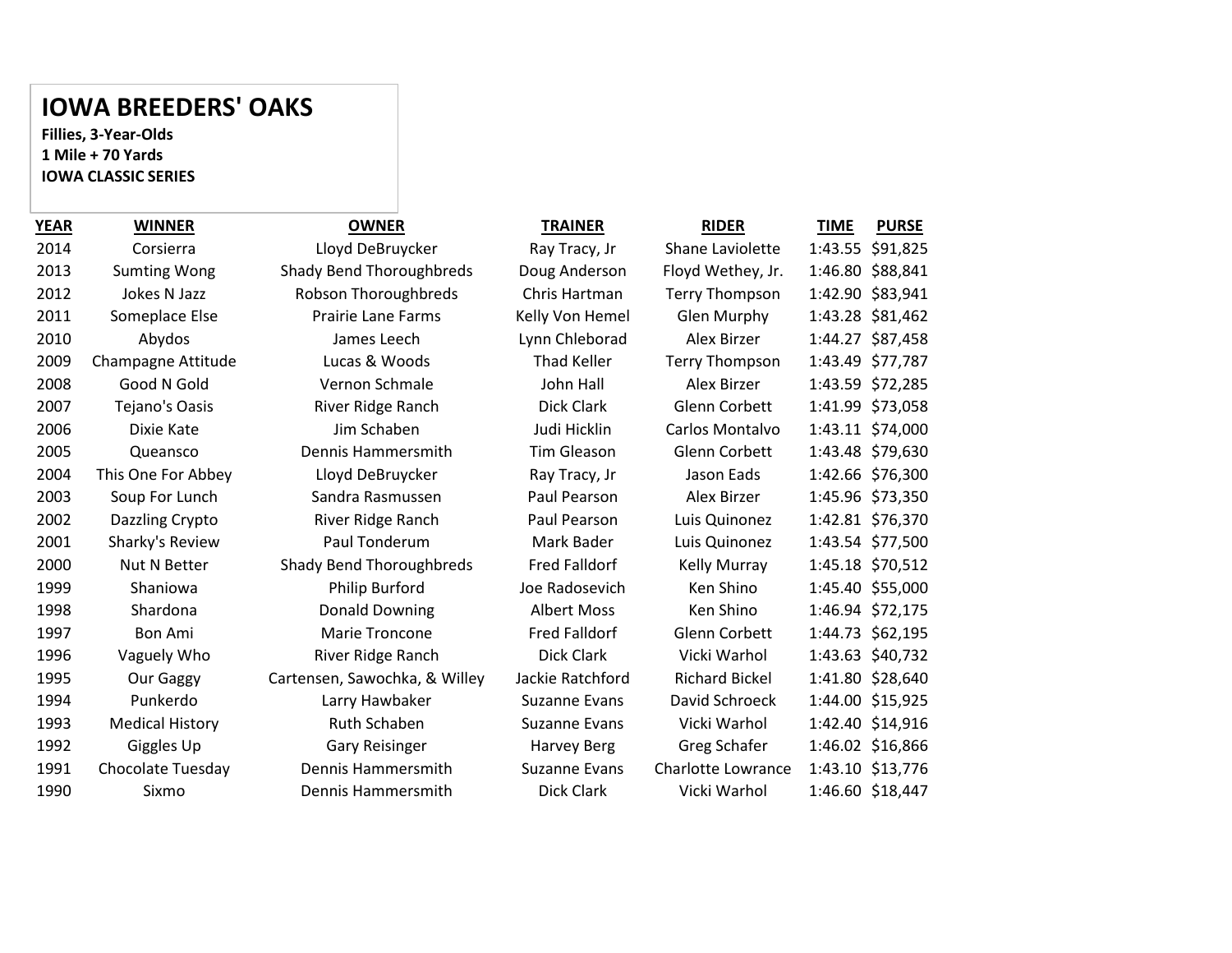### **IOWA CRADLE**

**Colts & Geldings, 2-Year-Olds 6 Furlongs IOWA CLASSIC SERIES**

| <b>YEAR</b> | <b>WINNER</b>             | <b>OWNER</b>                        | <b>TRAINER</b>        | <b>RIDER</b>             | <b>TIME</b> | <b>PURSE</b>     |
|-------------|---------------------------|-------------------------------------|-----------------------|--------------------------|-------------|------------------|
| 2014        | Caribbean Cowboy          | Shattuck/RPM, Inc                   | Kelly Von Hemel       | Glenn Corbett            |             | 1:11.37 \$92,776 |
| 2013        | Boji Moon                 | Gessmann, Hall & River Ridge        | Chris Richard         | <b>Terry Thompson</b>    |             | 1:11.86 \$87,383 |
| 2012        | Cagey Rascal              | James & Phyllis Fox                 | <b>Timothy Martin</b> | Ken Tohill               |             | 1:11.14 \$85,575 |
| 2011        | Peaks of Legend           | <b>Richard &amp; Vickie Cosaert</b> | Lynn Chleborad        | Glenn Corbett            |             | 1:11.24 \$85,558 |
| 2010        | Dynamic Within            | <b>Hunt Stables</b>                 | Larry Hunt            | Alex Birzer              |             | 1:10.21 \$86,200 |
| 2009        | Launch Light              | William Hobbs                       | Kelly Von Hemel       | Perry Compton            |             | 1:11.36 \$78,000 |
| 2008        | Jumpifyoudare             | <b>Roll Reroll Stables</b>          | Kelly Von Hemel       | <b>Richard Monterrey</b> |             | 1:11.20 \$76,266 |
| 2007        | Maya's Storm              | <b>Roll Reroll Stables</b>          | Kelly Von Hemel       | <b>Richard Monterrey</b> |             | 1:09.26 \$72,150 |
| 2006        | Winamac Jack              | Lloyd DeBruycker                    | Ray Tracy, Jr         | Alex Birzer              |             | 1:11.39 \$74,566 |
| 2005        | Timetobook                | <b>Astar Thoroughbreds</b>          | <b>Todd Hoffrogge</b> | Joel Campbell            |             | 1:10.85 \$74,700 |
| 2004        | Mingo Mohawk              | Okoboji II, Loutsch & Mohawk        | Dick Clark            | Glenn Corbett            |             | 1:11.51 \$75,130 |
| 2003        | Plum Sober                | LFL Partnership                     | Dave McShane          | <b>Terry Thompson</b>    |             | 1:12.32 \$72,120 |
| 2002        | El Saddler                | <b>Hunt Stables</b>                 | Larry Hunt            | Luis Quinonez            |             | 1:10.63 \$74,910 |
| 2001        | <b>War General</b>        | <b>Hunt Stables</b>                 | Larry Hunt            | Cindy Noll               |             | 1:11.36 \$74,430 |
| 2000        | Darth Bader               | Crossley, Bader Farms, Double K     | Mark Bader            | Mike Allen               |             | 1:13.28 \$72,733 |
| 1999        | My Baby                   | Cynthia Johnson                     | Kelly Von Hemel       | <b>Terry Thompson</b>    |             | 1:13.18 \$55,000 |
| 1998        | Deputy Flag               | Lloyd DeBruycker                    | Ray Tracy, Jr         | <b>Frank Best</b>        |             | 1:11.92 \$56,200 |
| 1997        | O.T.'s Sunny Boy          | Robert Lamborn                      | <b>Tim Gleason</b>    | Perry Whetstone          |             | 1:12.10 \$69,110 |
| 1996        | Fleet Flyer               | Okoboji Racing Stables              | David Anderson        | Cliff Berry              |             | 1:12.43 \$37,793 |
| 1995        | Rip Up                    | Merle Strelow                       | Dave McShane          | Vicki Warhol             |             | 1:13.40 \$30,272 |
| 1994        | Air Stalker               | <b>Donald Downing</b>               | Suzanne Evans         | Vicki Warhol             |             | 1:13.20 \$16,861 |
| 1993        | <b>Straight Fever</b>     | Shanahan Irish Acres                | <b>Suzanne Evans</b>  | David Essman             |             | 1:13.80 \$16,200 |
| 1992        | <b>Bay Cruiser</b>        | <b>Gary Lucas</b>                   | <b>Suzanne Evans</b>  | David Essman             |             | 1:15.07 \$17,280 |
| 1991        | Mehetaforce               | Marian Beisser                      | <b>Suzanne Evans</b>  | <b>Greg Schafer</b>      |             | 1:12.50 \$19,695 |
| 1990        | T.J.'s Stalker            | Carroll Konecne & Tim Stalker       | Dick Clark            | Vicki Warhol             |             | 1:13.20 \$17,115 |
| 1989        | <b>Bright Illuminator</b> | Jim Schwantes                       | <b>Mark Curtis</b>    | Scot Schindler           |             | 1:13.2 \$19,073  |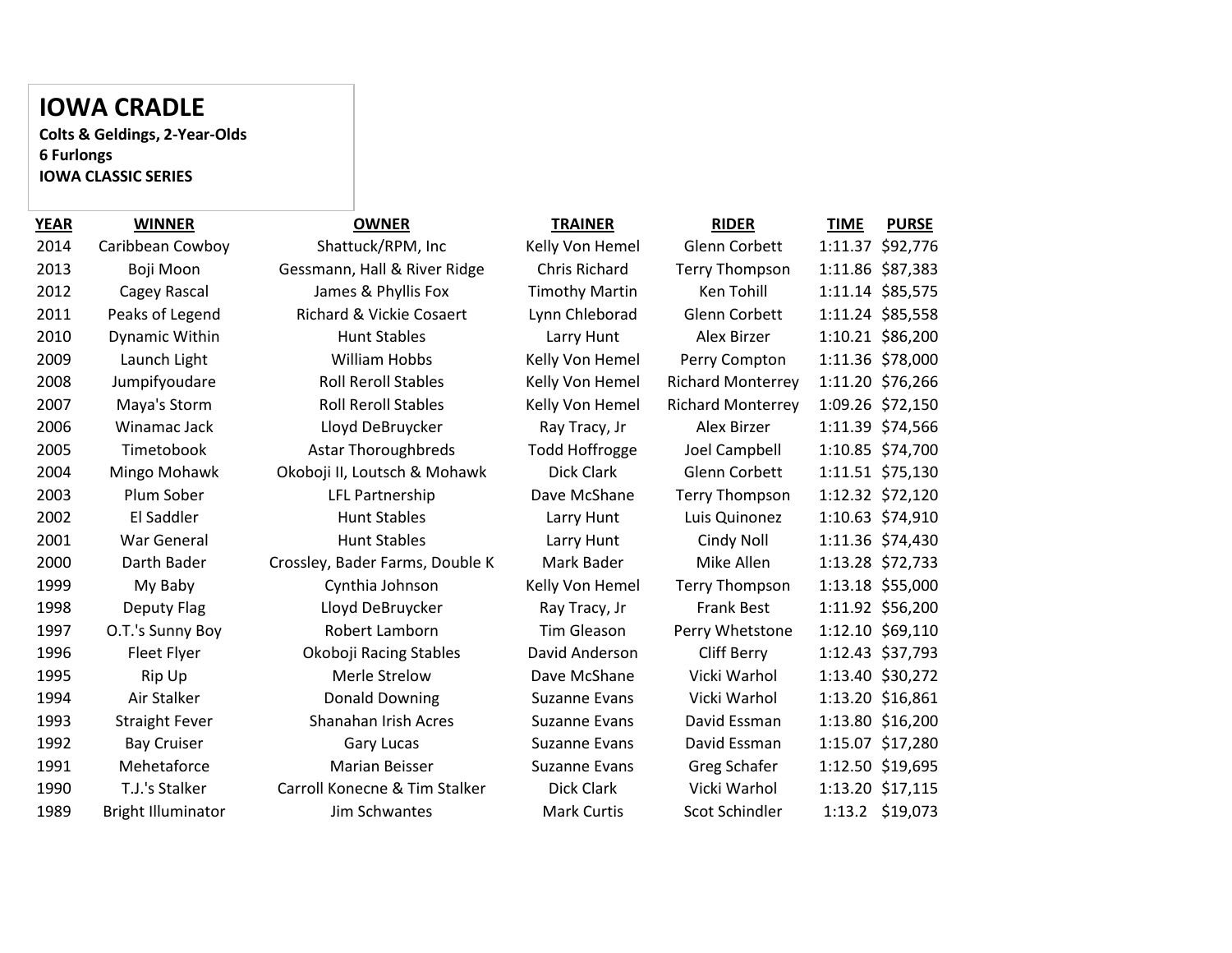## **IOWA LEGACY**

**3-Year-Olds, Iowa Foaled & Conceived 6 Furlongs**

| <b>YEAR</b> | <b>WINNER</b>    | <b>OWNER</b>                 | TRAINER        | <b>RIDER</b>         | TIME<br><b>PURSE</b> |
|-------------|------------------|------------------------------|----------------|----------------------|----------------------|
| 2013        | Rushin' Rubietta | Vince Sullivan               | Ray Tracy, Jr. | Alex Birzer          | 1:09.36 \$42,750     |
| 2012        | A Little Edgy    | Don Frazier                  | Dave McShane   | Ken Tohill           | 1:11.86 \$56,665     |
| 2011        | Ginger Added     | River Ridge & Prairie Valley | Dick Clark     | <b>Glenn Corbett</b> | 1:10.82 \$56,448     |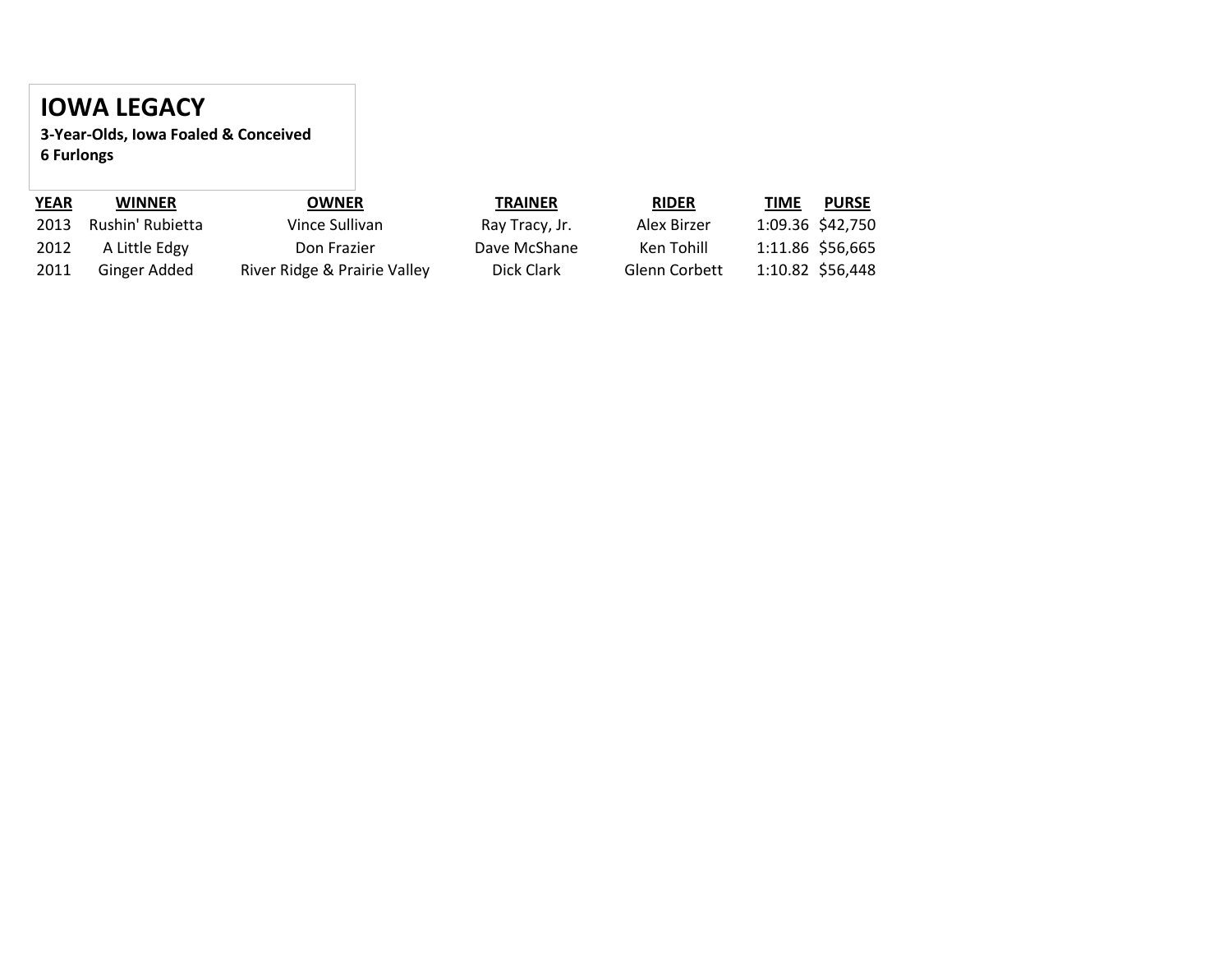## **IOWA SORORITY**

**Fillies, 2-Year-Olds 6 Furlongs IOWA CLASSIC SERIES**

| <b>YEAR</b> | <b>WINNER</b>            | <b>OWNER</b>                          | <b>TRAINER</b>        | <b>RIDER</b>          | <u>TIME</u> | <b>PURSE</b> |
|-------------|--------------------------|---------------------------------------|-----------------------|-----------------------|-------------|--------------|
| 2014        | Brock'sspringfling       | <b>Consortium Racing Stable</b>       | <b>David Tibbitts</b> | Glenn Corbett         | 1:13.04     | \$86,641     |
| 2013        | Haforuhaforme            | Valley Ridge Racing Stable            | Chris Richard         | David Mello           | 1:13.88     | \$86,950     |
| 2012        | <b>Contessa's Moment</b> | Lloyd DeBruycker                      | Ray Tracy, Jr         | Ken Tohill            | 1:12.24     | \$87,266     |
| 2011        | Here Comes Polly         | Tom Lepic                             | <b>Tim Martin</b>     | Ken Tohill            | 1:12.24     | \$85,066     |
| 2010        | Lucky Daz                | Richard & Vickie Cosaert & Ron Taylor | Kelly Von Hemel       | David Mello           | 1:11.18     | \$86,500     |
| 2009        | <b>Brenda's Slew</b>     | <b>B-Fine LLC</b>                     | Judi Hicklin          | <b>Terry Thompson</b> | 1:13.40     | \$77,733     |
| 2008        | <b>Prairie Blues</b>     | <b>Helen Andrews Racing</b>           | Anne Mitchell         | Alex Birzer           | 1:12.55     | \$78,933     |
| 2007        | Judy Faye                | <b>Octavian Vasilescu</b>             | Norman Ashauer        | Carlos Montalvo       | 1:10.64     | \$71,466     |
| 2006        | Irish Party              | <b>Cyclone Stables</b>                | Kelly Von Hemel       | Glenn Corbett         | 1:10.90     | \$75,458     |
| 2005        | Louis Leggs              | Lloyd DeBruycker                      | Ray Tracy, Jr         | <b>Terry Thompson</b> | 1:12.09     | \$75,800     |
| 2004        | Queansco                 | Dennis Hammersmith                    | Tim Gleason           | <b>Tim Doocy</b>      | 1:11.80     | \$79,630     |
| 2003        | Lovethatlegend           | Richard & Vickie Cosaert              | Kelly Von Hemel       | <b>Terry Thompson</b> | 1:11.10     | \$72,020     |
| 2002        | Coding                   | <b>Quadel Stables</b>                 | Dave McShane          | Cindy Noll            | 1:11.84     | \$72,750     |
| 2001        | <b>True Tear Drops</b>   | <b>Hunt Stables</b>                   | Larry Hunt            | Cindy Noll            | 1:11.79     | \$74,000     |
| 2000        | <b>Buck's Best</b>       | Doug Anderson                         | Doug Anderson         | <b>Terry Thompson</b> | 1:14.08     | \$71,733     |
| 1999        | Nut N Better             | <b>Shady Bend Thoroughbreds</b>       | <b>Fred Falldorf</b>  | Don Howard            | 1:11.32     | \$55,000     |
| 1998        | Zee Fan                  | Kim Bowman & Cynthia Johnson          | Kelly Von Hemel       | Ken Shino             | 1:13.25     | \$57,200     |
| 1997        | Danzig Foxxy Woman       | J.R. Lewis & Jim Schaben              | Dick Clark            | Vicki Warhol          | 1:12.93     | \$74,590     |
| 1996        | Disladyaintnotramp       | Dennis Hammersmith                    | <b>Tim Gleason</b>    | <b>Cliff Berry</b>    | 1:15.23     | \$38,667     |
| 1995        | Karaoke Jane             | Gloria Holland                        | Dave McShane          | David Essman          | 1:11.60     | \$29,078     |
| 1994        | Legs Tasso               | <b>Hunt Stables</b>                   | Dave McShane          | Dean Purdom           | 1:14.80     | \$20,160     |
| 1993        | Iowa's Scarlett          | <b>Hunt Stables</b>                   | <b>Suzanne Evans</b>  | Vicki Warhol          | 1:13.4      | \$16,200     |
| 1992        | Olympian Dancer          | River Ridge Ranch                     | Doug Vail             | Paul Nolen            | 1:14.72     | \$15,465     |
| 1991        | Lady Badria              | <b>Bill Kenley</b>                    | Jim Clum              | Jerry Jewell          | 1:12.70     | \$19,879     |
| 1990        | Hang On Ma               | Bobby Vaughn                          | Bobby Vaughn          | Cindy Noll            | 1:14.2      | \$18,967     |
| 1989        | Just Evie                | Dennis Hammersmith                    | Dick Clark            | Glenn Corbett         | 1:14.4      | \$16,725     |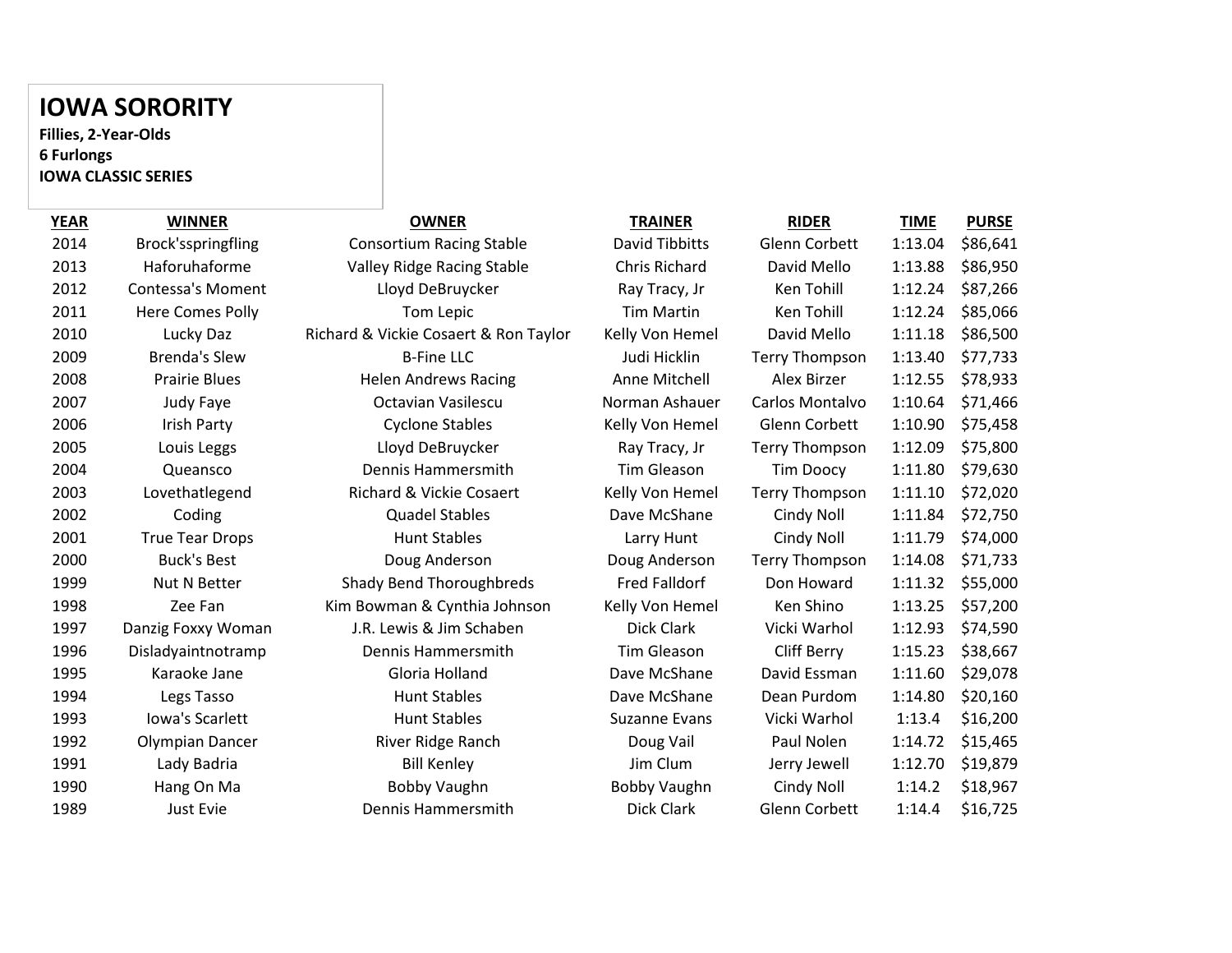## **JOHN WAYNE**

**Colts & Geldings, 4-Year-Olds & Up 6 Furlongs**

| YEAR | <b>WINNER</b>             | <b>OWNER</b>                    | <b>TRAINER</b>      | <b>RIDER</b>          | <b>PURSE</b><br><b>TIME</b> |
|------|---------------------------|---------------------------------|---------------------|-----------------------|-----------------------------|
| 2014 | Patty's Key               | Lieber & Ketcher                | Thad Keller         | Glenn Corbett         | 1:10.22 \$77,775            |
| 2013 | Wings of War              | James & Beverly Lewis           | Don Von Hemel       | Shane Laviolette      | 1:10.67 \$70,000            |
| 2012 | <b>Cresco Direct Hit</b>  | Maggi Moss                      | Chris Richard       | Terry Thompson        | \$70,000<br>1:10.2          |
| 2011 | Mutti Blues               | Umbrella Stables                | Chris Richard       | <b>Terry Thompson</b> | 1:09.92 \$70,000            |
| 2010 | Frozen Angel              | River Ridge Ranch               | <b>Mike Natale</b>  | Glen Murphy           | 1:11.29 \$70,000            |
| 2009 | Maya's Storm              | Gessmann & Albaugh Family       | Kelly Von Hemel     | Israel Ocampo         | 1:09.77 \$65,000            |
| 2008 | Red Hot N Gold            | <b>RPM Thoroughbreds</b>        | Kelly Von Hemel     | Ken Shino             | 1:09.08 \$65,000            |
| 2007 | Wild L                    | Prairie Valley Farm             | Dick Clark          | Glenn Corbett         | 1:10.15 \$65,000            |
| 2006 | Asailortoremember         | Lloyd DeBruycker                | Ray Tracy, Jr       | Carlos Montalvo       | 1:10.26 \$65,000            |
| 2005 | Wild Wild West            | William Hobbs                   | J. Larry Jones      | Wade Rini             | 1:08.79 \$60,000            |
| 2004 | Take Me Up                | River Ridge Ranch               | Paul Pearson        | Glenn Corbett         | 1:10.37 \$60,000            |
| 2003 | Take Me Up                | River Ridge Ranch               | Paul Pearson        | Luis Quinonez         | 1:10.09 \$58,800            |
| 2002 | Reuben                    | Emil Kark                       | Tim Gleason         | Glenn Corbett         | 1:09.42 \$64,200            |
| 2001 | <b>Sure Shot Biscuit</b>  | Okoboji Racing Stable           | Kelly Von Hemel     | Terry Thompson        | 1:08.98 \$64,900            |
| 2000 | <b>Sure Shot Biscuit</b>  | Okoboji Racing Stable           | Kelly Von Hemel     | <b>Terry Thompson</b> | 1:10.89 \$63,600            |
| 1999 | IZ Gold                   | Carroll Konecne & Terri Stalker | Dick Clark          | Terry Thompson        | 1:11.36 \$60,000            |
| 1998 | <b>Endless Deep</b>       | Universal Farm                  | <b>Bill Landers</b> | Cindy Noll            | 1:10.05 \$66,600            |
| 1997 | IZ Gold                   | Carroll Konecne & Terri Stalker | Dick Clark          | David Essman          | 1:11.11 \$60,000            |
| 1996 | Charlie's Orphan          | <b>Charles Yetter</b>           | John Hall           | Shawn Payton          | 1:11.47 \$42,075            |
| 1995 | <b>Continental Prince</b> | Cindy Conyers & Robert Patzner  | <b>Bill Conyers</b> | Perry Whetstone       | 1:12.00 \$39,500            |
| 1994 | <b>Bay Cruiser</b>        | Jeff Krile & Gary Lucas         | Suzanne Evans       | David Essman          | 1:12.80 \$11,425            |
| 1989 | That's R Hero             | Ed Moran                        | Raymond Long        | <b>Virgil Defries</b> | 1:12.8 \$12,450             |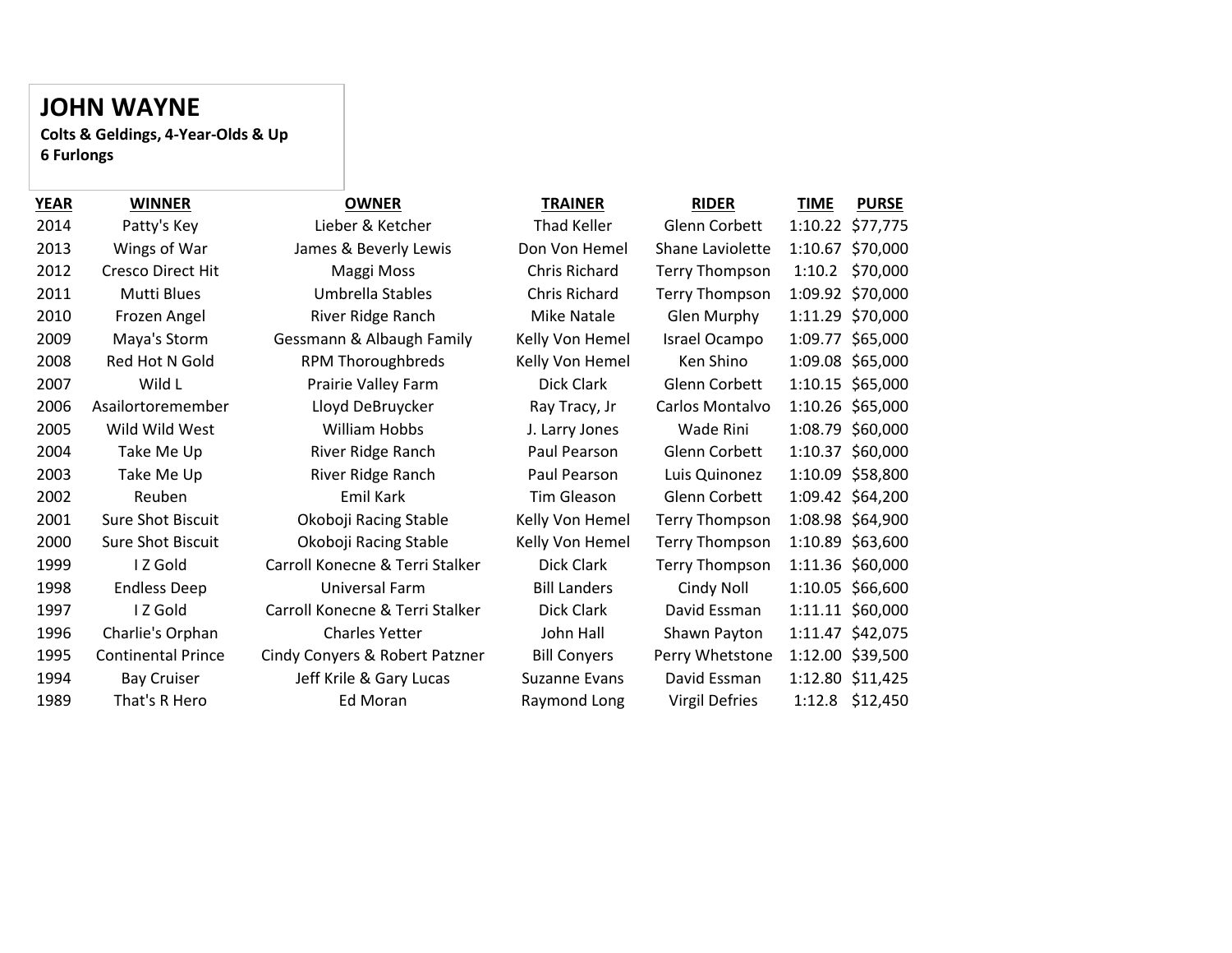### **MAMIE EISENHOWER**

**Fillies & Mares, 4-Year-Olds & Up**

| <b>YEAR</b> | <b>WINNER</b>           | <b>OWNER</b>                    | <b>TRAINER</b>      | <b>RIDER</b>          | <b>TIME</b> | <b>PURSE</b> |
|-------------|-------------------------|---------------------------------|---------------------|-----------------------|-------------|--------------|
| 2014        | Jumped the Harbor       | <b>Robert Barnett</b>           | Larry Dunbar        | Shane Laviolette      | 1:11.55     | \$81,550     |
| 2013        | Ginger Added            | Brandi Jo Fett & Dick Clark     | Dick Clark          | Jake Barton           | 1:10.67     | \$70,000     |
| 2012        | Sakakawea               | <b>Black Oak Farm</b>           | Ray Tracy, Jr.      | Alex Birzer           | 1:11.35     | \$70,000     |
| 2011        | Sakakawea               | <b>Black Oak Farm</b>           | Ray Tracy, Jr.      | Alex Birzer           | 1:10.84     | \$70,000     |
| 2010        | Sakakawea               | <b>Black Oak Farm</b>           | Ray Tracy, Jr.      | Alex Birzer           | 1:10.51     | \$70,000     |
| 2009        | Irish Party             | Gessmann & Albaugh Family       | Kelly Von Hemel     | Israel Ocampo         | 1:09.77     | \$65,000     |
| 2008        | Beyond the Reach        | Linda Leech                     | Jeff Barkley        | Carlos Montalvo       | 1:10.78     | \$63,700     |
| 2007        | Seekingthereinbow       | <b>RPM Thoroughbreds</b>        | Kelly Von Hemel     | Perry Compton         | 1:10.08     | \$65,000     |
| 2006        | <b>Gamblers Passion</b> | Gene Nazworthy                  | Gene Jacquot        | Joel Campbell         | 1:10.84     | \$65,000     |
| 2005        | Switch Lanes            | Maggi Moss                      | Dick Clark          | Glenn Corbett         | 1:11.68     | \$60,000     |
| 2004        | Only At Night           | Maggi Moss                      | Suzanne Evans       | David Essman          | 1:09.79     | \$60,000     |
| 2003        | One Fine Shweetie       | Lgary Lucas & Linda Woods       | Don Von Hemel       | <b>Terry Thompson</b> | 1:11.55     | \$60,000     |
| 2002        | Sharky's Review         | Paul Tonderum                   | Mark Bader          | Luis Quinonez         | 1:09.51     | \$64,200     |
| 2001        | Nut N Better            | <b>Shady Bend Thoroughbreds</b> | Fred Falldorf       | <b>Kelly Murray</b>   | 1:09.36     | \$64,200     |
| 2000        | Nut N Better            | <b>Shady Bend Thoroughbreds</b> | Fred Falldorf       | <b>Kelly Murray</b>   | 1:11.83     | \$64,800     |
| 1999        | Danzig Foxxy Woman      | Jim Schaben & J.R. Lewis        | Dick Clark          | Cindy Noll            | 1:11.03     | \$60,000     |
| 1998        | <b>Stalker Mistress</b> | Joy Kirkpatrick                 | <b>Gary Paulson</b> | <b>Kelly Murray</b>   | 1:10.53     | \$66,000     |
| 1997        | <b>Fast Slewzy</b>      | Heslinga & Robertson            | <b>Camme Miles</b>  | Cindy Noll            | 1:11.71     | \$60,000     |
| 1996        | Fast Slewzy             | Heslinga & Robertson            | <b>Camme Miles</b>  | Jason Eads            | 1:10.70     | \$41,700     |
| 1995        | <b>Medical History</b>  | Ruth Schaben                    | Dick Clark          | Vicki Warhol          | 1:11.20     | \$14,550     |
|             | Iowa's Scarlett         | Hunt Stable                     | Larry Hunt          | Wendy Dean            | 1:11.20     | dead heat    |
| 1994        | Hurri's Hope            | Robert Patzner                  | <b>Bill Conyers</b> | Dean Purdom           | 1:12.40     | \$11,125     |